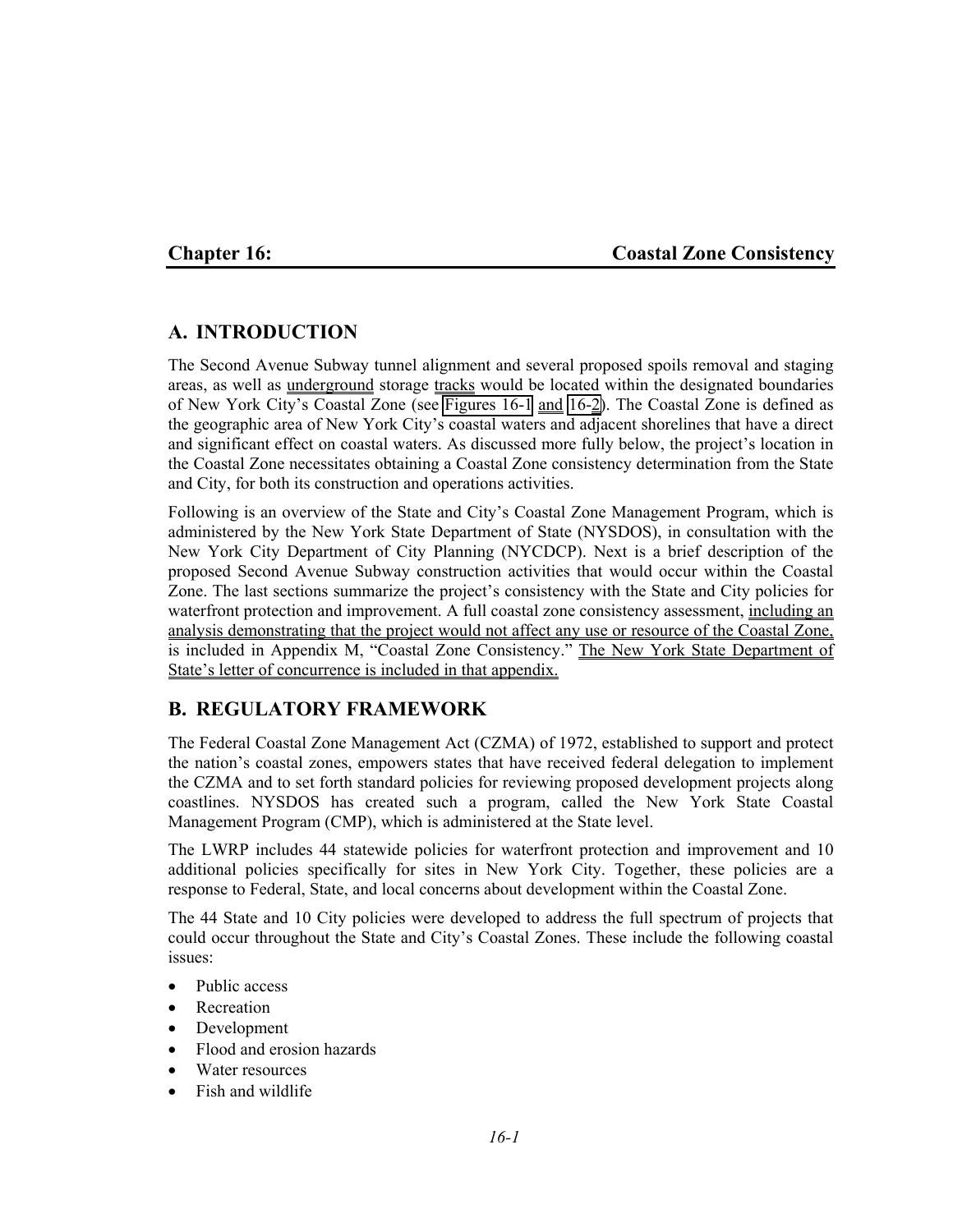- Scenic quality
- Cultural resources
- Air quality
- Energy
- Agriculture

While several of these policies (for example, agriculture) are not relevant to the Second Avenue Subway, NYSDOS, in consultation with NYCDCP, typically requires a comprehensive assessment of a project's potential effects on all policies.

The discussion below and in Appendix M addresses the policies that are relevant to the Second Avenue Subway project and describes the proposed project's consistency with each policy. NYSDOS, in consultation with NYCDCP, will issue a consistency determination for the Second Avenue Subway based on the assessment of the project's consistency with the relevant State and City policies.

In the future, if any additional federal approvals such as permits or licenses would be required (such as those described in Chapter 4 "Public Outreach and Review," of the FEIS), the NYSDOS would again be required to review the proposal for consistency with the New York State Coastal Zone Management program. The current assessment pertains only to the requested federal funding from the FTA.

# **C. CONSTRUCTION AND PERMANENT ACTIVITIES WITHIN THE COASTAL ZONE**

Most of the Second Avenue Subway alignment would not be located within the Coastal Zone. Nevertheless, pursuant to the Coastal Zone Management Act, the entire project must be assessed for consistency with the various policies. Consequently, the text below first provides a summary of the overall project as described throughout this FEIS. Afterwards is a brief summary highlighting those activities occurring directly within the Coastal Zone.

# **SECOND AVENUE SUBWAY PROJECT OVERVIEW**

The purpose of the Second Avenue Subway is to address the problems and deficiencies in access and mobility associated with an overburdened transit infrastructure that is struggling to accommodate existing customers as well as new customers from the continuing growth on Manhattan's East Side. The Second Avenue Subway is one of a number of transportation projects in the region now under construction or in the planning stage aimed at expanding MTA's public transit system. Major transportation initiatives sponsored by the MTA and other city, state, regional, and federal agencies would improve access to and from Manhattan and enhance the existing transit system. In Lower Manhattan, the Second Avenue Subway would support efforts to replace damaged and destroyed infrastructure, buildings, and transportation systems and to make other transportation improvements. It would also serve demand generated by several public and private economic and land development initiatives that are planned for the East Side such as the proposed Consolidated Edison site development, the new United Nations building, and a number of hospital related developments.

As shown in Figure 16-3, the Second Avenue Subway would be a new, two-track, approximately 8.5-mile rail line extending the length of Manhattan's East Side corridor from 125th Street to Hanover Square, serving East Harlem, the Upper East Side, Midtown, Gramercy Park/Union Square, the East Village/Lower East Side/Chinatown, and Lower Manhattan. These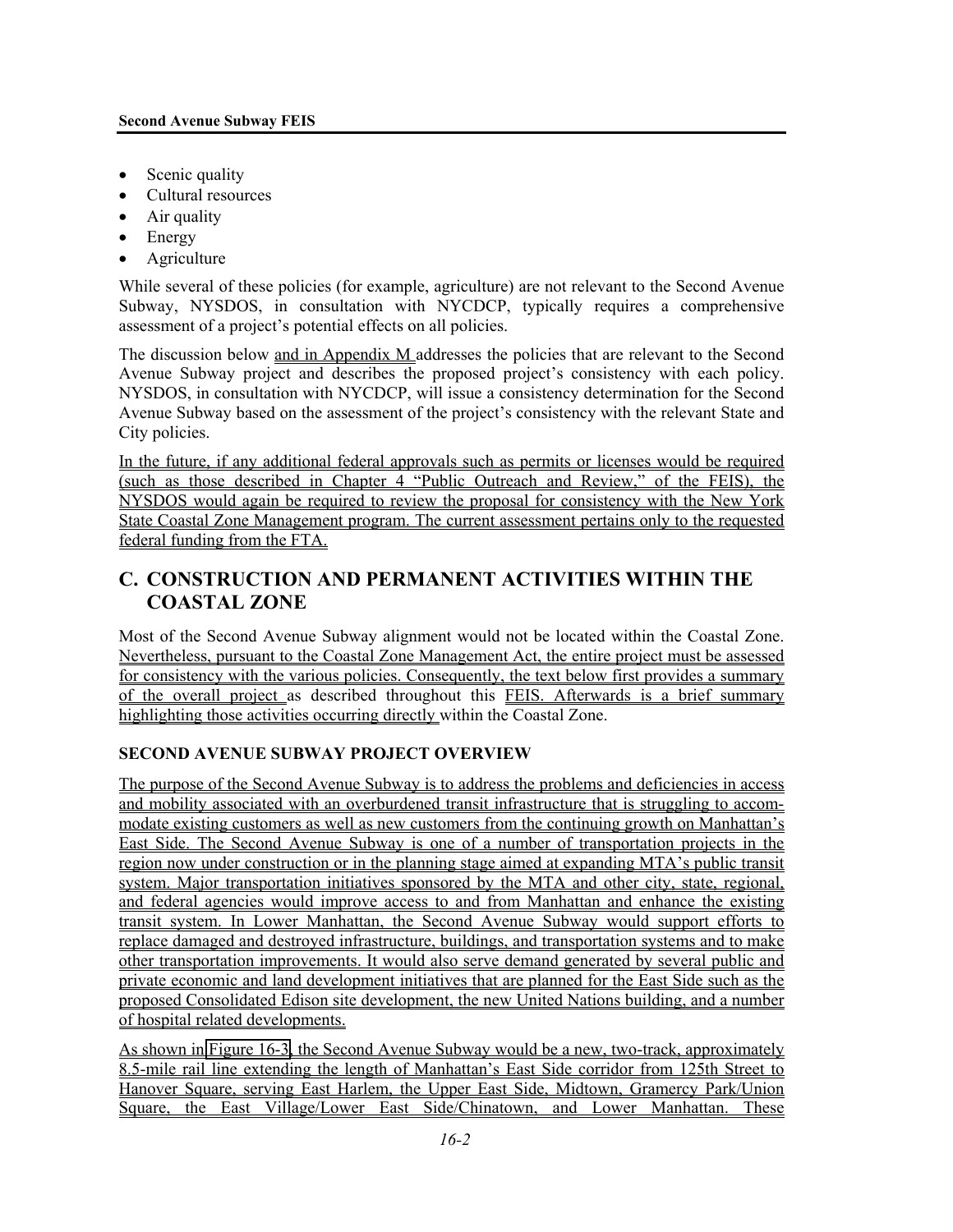neighborhoods contain nearly 700,000 residents according to the 2000 Census, two of the largest Central Business Districts (CBDs) in the United States, and approximately 45 percent of all private sector jobs in Manhattan, including many of the world's leading financial, cultural, medical, educational, and communications employers. The added capacity of the Second Avenue Subway would improve service for passengers traveling into and through the East Side corridor on the new service as well as for passengers on the existing Lexington Avenue Line ( $\bullet\bullet\bullet$ ), which currently provides the only full north-south rapid transit subway service on the East Side to Lower Manhattan. The new line would make the East Side neighborhoods more accessible not only to those who live there, but to visitors and workers traveling from other parts of New York City as well. A new connection at Metro-North's Harlem-125th Street Station would also improve regional access to the East Side for commuters entering and leaving Manhattan from suburbs located north of Manhattan in both New York State and Connecticut. With completion of the East Side Access Project connecting Long Island Rail Road service to Grand Central Terminal, the Second Avenue Subway would also serve commuters from Long Island arriving at Grand Central who transfer to the Lexington Avenue Line, since the new subway would alleviate crowding on that line.

The Second Avenue Subway is planned to provide two subway services in this corridor. The first would be the full-length Second Avenue route operating between 125th Street and Hanover Square. The second service would operate along Second Avenue from 125th Street to 63rd Street, and then travel west along the existing 63rd Street Line and stop at the existing Lexington Avenue-63rd Street Station; it would then join the existing Broadway Line (currently served by **OROW**) via an existing connection and serve express stations along Seventh Avenue and Broadway before crossing the Manhattan Bridge to Brooklyn. Passengers traveling to Lower Manhattan on this route could transfer to local services for destinations south of Canal Street.

As described in Chapter 3, after the SDEIS was issued, FTA notified the MTA that a fully operable minimum operable segment with access to maintenance and storage facilities would be required, in view of the project's total capital cost and requested New Starts share. To comply with this, construction of the Second Avenue Subway must be phased. The phasing plan described in the FEIS incorporates information obtained through ongoing engineering and achieves the best balance between constructability, operability, and the availability of funding. In addition, the phasing plan responds to public comments on construction schedule and sequencing. The four phases, which could potentially overlap, are as follows:

- Phase 1: 105th Street to 62nd Streets, including a tunnel connection to the 63rd Street/Broadway line;
- Phase 2: 125th Street to 105th Street;
- Phase 3: 62nd Street to Houston Street, including the 63rd Street tunnel connection to Queens for non-passenger service; and
- Phase 4: Houston Street to Hanover Square tail tracks.

This phasing plan permits portions of the project to operate prior to completion of the entire line. Given the project's 8.5-mile length, building and operating the new subway service in phases is the fastest way to provide many passengers with new subway service while also relieving some of the severe overcrowding on the Lexington Avenue Line.

Building the project would require extensive construction along the entire alignment as described in Chapter 3. During the construction period, unavoidable significant adverse impacts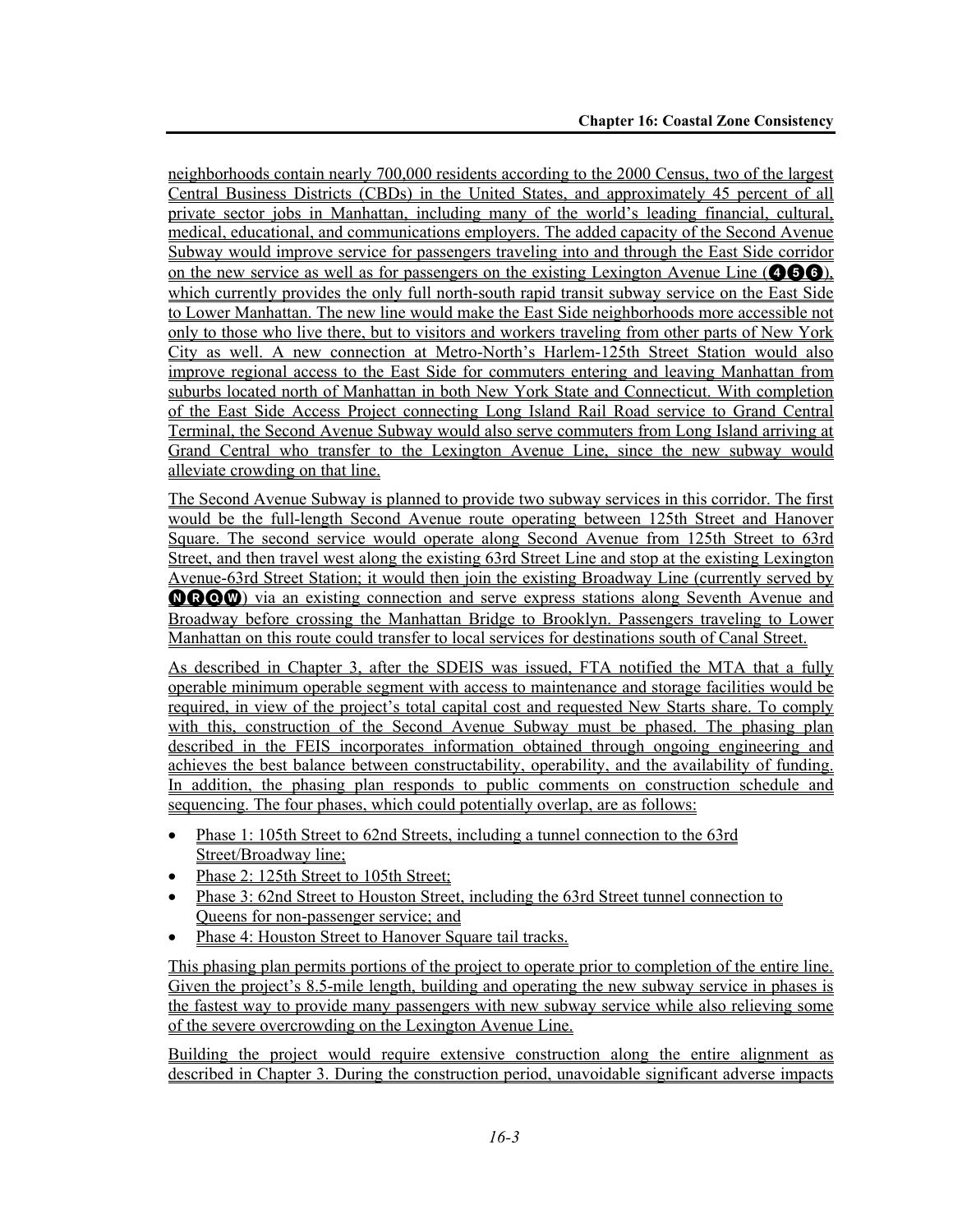#### **Second Avenue Subway FEIS**

would be created in areas adjacent to construction activity during each phase, as detailed throughout this FEIS.

Once operational, the project would result in enormous benefits for the residents and businesses of New York City and the New York region. Its key benefits include:

- Bolstering the economy of New York City and the New York region;
- Reducing subway crowding and improving reliability;
- Improving access to the subway; and
- Reducing vehicle use and improving air quality.

### *SUMMARY OF SUBWAY ACTIVITIES OCCURRING DIRECTLY WITHIN THE COASTAL ZONE*

#### *Harlem River Coastal Zone Activities*

Three potential subway activities could occur within the Harlem River Coastal Zone: (1) maintenance facilities at the 207th Street shop (during construction of Phase 2), (2) the potential staging area at 128th Street and Second Avenue (during Phase 2), and (3) a three-block length of the underground tracks proposed along Second Avenue from 129th to 126th Street (also during Phase 2).

As described in Chapter 3 of the **FEIS**, "Description of Construction Methods and Activities," the Second Avenue Subway would require access to maintenance facilities. One such facility is the existing 207th Street Maintenance Shop at the 207th Street Yard, which is within the Coastal Zone. However, no expansion of the existing NYCT property would be required, nor would changes in use occur on the property. Consequently, the 207th Street Yard would not affect any Coastal Zone policies.

As described in Chapter 3 of the FEIS, along Second Avenue within the Coastal Zone, a potential construction staging area for spoils removal is under consideration inland at Second Avenue and 128th Street. This would be a temporary use that would be removed following construction of Phase 2 of the project. The barge facility at 129th Street assessed in the SDEIS is no longer under consideration because the site is not available.

The only permanent use within the Coastal Zone in this area would be the underground storage tracks that would be constructed along Second Avenue between 129th and 125th Streets. These tracks could be needed to store some of the new trains that would operate along the subway alignment.

#### *East River Coastal Zone Activities*

Construction activities in the East River Coastal Zone would occur during Phase 4 of the project. In the East River Coastal Zone, possible construction locations include: the Pier 6 barge facility; the potential spoils removal areas along Old Slip or Gouverneur Lane, and at Water Street near Coenties Slip; and the tunnel alignment along Water Street from Coenties Slip north to the Brooklyn Bridge, including the proposed Seaport and Hanover Square Stations. The potential underground storage tracks located south of the Hanover Square Station would also be within the East River Coastal Zone. Like the underground storage tracks that would be constructed along Second Avenue between 129th and 125th Streets, these tracks could be needed to store some of the new trains that would operate along the subway alignment. Constructing these tracks would involve creating a shaft at Water Street near Whitehall Street.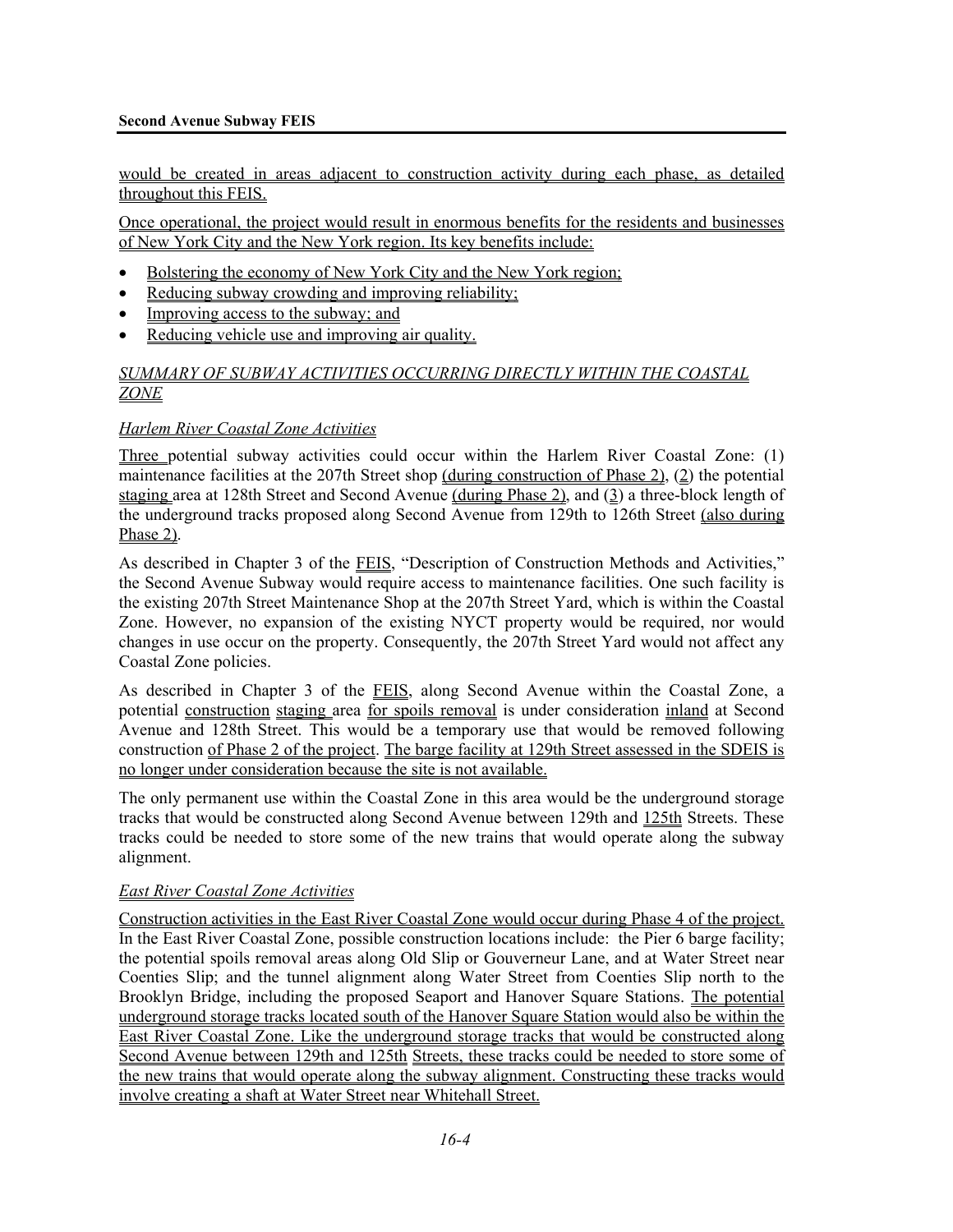The Pier 6 barge facility would be active for up to  $7$  years (a reduction from the 10 years described in the SDEIS), and would be used to transport rock and soil ("spoils") from the excavated tunnels and stations from Manhattan, and to bring necessary construction materials to Manhattan. Using barges to transport excavated material and equipment is under consideration as a means of reducing the distance that the large number of trucks that would be required would need to travel, simultaneously reducing related air pollution and noise. Following construction, the barges and related construction equipment would be removed. One or more of the spoils removal areas would be used to bring spoils out of the tunnels and to transport them to the barges. This could involve constructing conveyors or trucking along Old Slip or Gouverneur Lane. At Water Street and Coenties Slip, a vertical shaft would be needed to bring excavated tunnel spoils to the street surface. A similar shaft would be required at Water Street near Whitehall Street if the underground storage tracks were to be constructed south of the Hanover Square Station.

The tunnel alignment, beginning at the Brooklyn Bridge and extending south to Whitehall Street along Water Street, including the proposed Seaport and Hanover Square Stations, and the potential storage tracks would involve permanent construction within the Coastal Zone.

#### **CONEY ISLAND CREEK COASTAL ZONE**

The expansion of the existing Coney Island Yard for additional train storage and maintenance, which was described in the SDEIS, is no longer under consideration.

# **D. THE PROJECT'S CONFORMANCE WITH CURRENT LWRP POLICIES**

A detailed assessment of the 44 statewide policies and 10 additional policies for sites in New York City is included in Appendix M. Following is a summary of the conclusions.

Once operational, the Second Avenue Subway project would be consistent with all applicable coastal zone policies. During construction, mitigation measures will be employed so that subway construction activities have no significant adverse impact on wetlands or natural features that protect against flooding and erosion. Any impacts on primary producers, benthic organisms or water quality would be temporary. Furthermore, best management practices and stormwater and erosion control measures would be employed to prevent pollution and contaminated materials from entering the waterways. These and other construction-period requirements would be incorporated into a Construction Environmental Protection Plan (CEPP)—a document that assembles all project commitments and conditions. MTA/NYCT will incorporate the relevant portions of the CEPP into all construction contracts and contractors will be obligated to follow these provisions. Consistent with State Policy 23, which seeks to protect, enhance, and restore historic and archaeological resources, a construction protection plan, which would be incorporated into the CEPP, would be employed to protect such resources from accidental damage during construction. Mitigation measures will also be developed for adverse impacts to archaeological resources, but some adverse impacts to archaeological resources may occur, since some sites may not be mitigated due to issues of safety, access, and research redundancy. Although portions of the alignments and construction areas are located in the 100-year floodplain mapped by the Federal Emergency Management Agency (FEMA), the Second Avenue Subway construction would not adversely affect the floodplain's ability to store flood waters nor would it lead to additional or increased flooding.